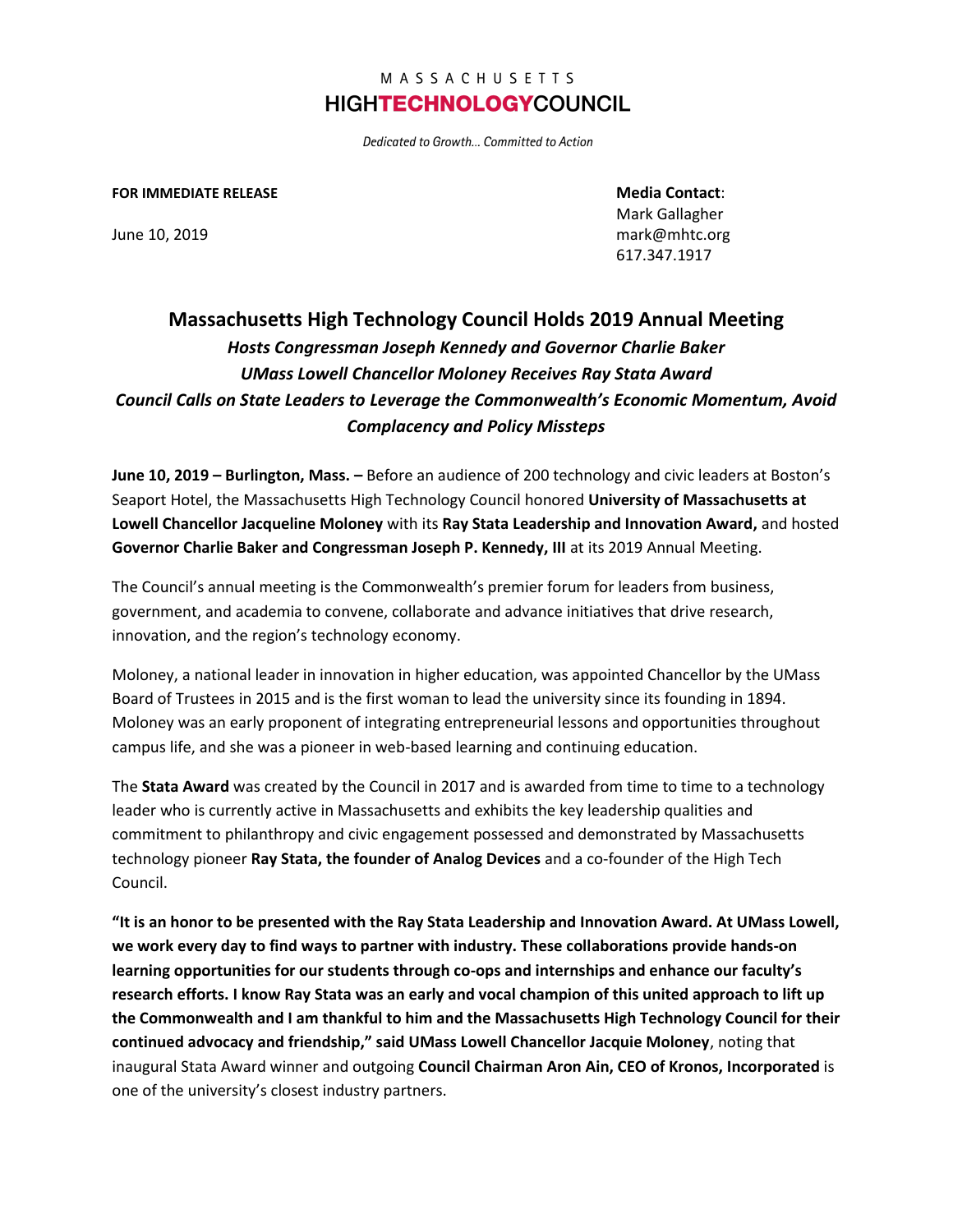Dedicated to Growth... Committed to Action

Outgoing **Council Chairman Ain** noted that over the past 10 years, the Commonwealth has experienced a rarely-seen explosion of capital investment, wealth creation, and employment growth and encouraged attendees to join the Council in a concerted effort to further enhance the competitiveness of the Commonwealth's economic climate and expand its positive impacts on Massachusetts. Ain was the inaugural recipient of the Stata Award in 2017.

**"Working together, we will continue to move Massachusetts forward," said Ain. "As I pass the Council Chairmanship into the very able hands of Udit Batra, our focus remains the same: catalyzing growth and continuing to create economic opportunity and improving the quality of life for all Massachusetts citizens through research, advocacy and collaboration, specifically including impactful partnerships between private enterprise and the public sector."**

Incoming **Council Chairman Udit Batra, Member of the Executive Board, Merck KGaA, Darmstadt, Germany and CEO of the life science business, MilliporeSigma** and **Council President Chris Anderson** praised Ain for his leadership and recognized several key accomplishments the Council's members were able to achieve during his tenure including:

- Leading the successful legal strategy to prevent an unconstitutional income tax proposal from advancing;
- Adding a State Fiscal Stability Index to MATTERS, the Council's 50-state competitiveness dashboard, to dynamically measure and assess the Commonwealth's comparative and absolute fiscal stability; and
- Launching the Council's Women in Leadership Initiative for the Next Generation to leverage proven best practices to advance women into leadership roles throughout the Council's community of employers.

Anderson urged the leaders of the Commonwealth's private economy to unite and collaborate with public officials to leverage the Commonwealth's advantages and economic momentum while avoiding complacency and policy missteps.

**"With a private economy whose strength is the envy of the nation," said Anderson, "now is the time to accelerate our economic momentum and capitalize on our advantages. We can avoid the negative fiscal and competitive consequences suffered by other states that have pursued misguided policies. Together, we will seek to strengthen and protect the conditions for investment, employment growth and a highly-ranked quality of life in Massachusetts."**

Meeting attendees enjoyed remarks from **Governor Charlie Baker** and a keynote address from **Congressman Joseph P. Kennedy, III.**

**The Governor** recognized the Council's history of impact and current leadership on key issues**. "For forty-two years, the Massachusetts High Tech Council has played an integral role advocating for the tech-based private economy and catalyzing public-private collaborations in ways that help enhance**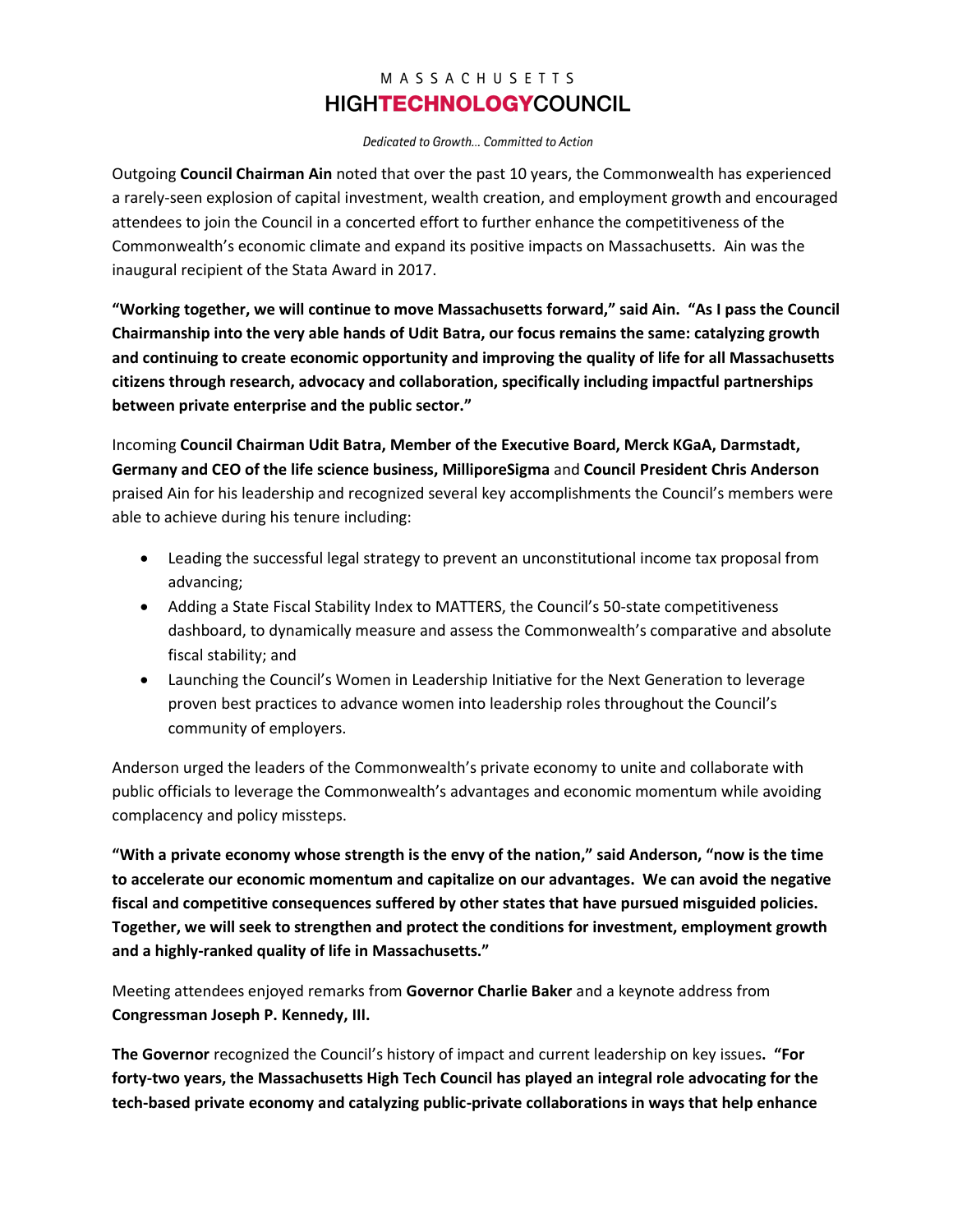Dedicated to Growth... Committed to Action

**Massachusetts' economic competitiveness and expand opportunities for our citizens." said Governor Baker. "We look forward to the Council's leadership and guidance to ensure Massachusetts remains one of the most competitive states in the country, including through Council initiatives focused on improving the Commonwealth's transportation system, continuing to secure our fiscal health and stability, and advancing women in leadership roles throughout our innovation economy."** 

**Congressman Kennedy** renewed his call for a moral capitalism. **"Building a moral capitalism requires a private sector willing to be a force for good. Few industries are better positioned to rise to that challenge than our Commonwealth's tech sector. By working together with the Massachusetts High Tech Council, we can unlock an economy that is measured not just by how much it produces, but how broadly it empowers."**

Anderson also recognized the support of the **2019 Annual Meeting's Presenting Sponsors Eloxx Pharmaceuticals** and **Oasis Systems** and **Stata Award Presenting Sponsor MKS Instruments**.

In addition to electing Batra as Chairman, Council members elected **Robert Reynolds, CEO of Putnam Investments** as **Vice Chairman** and reelected **Christopher Anderson as Council President**; **Jim Boyer (Executive Professor, Northeastern University) as Treasurer** and **Mike Kendall (Partner, Goodwin Procter) as Secretary.**

Members also elected **Jane Steinmetz, Boston Office Managing Partner for EY** to the Council's Executive Committee, re-elected 32 incumbent directors and elected the following 4 new directors at the Annual Meeting:

- **Sam King, Chief Executive Officer, Veracode**
- **Douglas P. Robbins, Air Force Group Vice President, The MITRE Corporation**
- **Navjot Singh, Boston Office Managing Partner, McKinsey & Company**
- **Corey Thomas, President and CEO, Rapid7, Inc.**

#### **About the Massachusetts High Technology Council** – [www.mhtc.org](http://www.mhtc.org/)

The Massachusetts High Technology Council, Inc. is an organization of CEOs and senior executives representing technology companies, professional services firms, and research institutions who are dedicated to creating and sustaining conditions that support investment, job growth and improved quality of life in Massachusetts. Our members are growth-oriented, knowledgeintensive employers and institutions that develop, deliver and depend on technology products, services and innovations to advance their organizational objectives—a definition which covers just about all business enterprises in Massachusetts today.

The Council advocates for the high technology economy in Massachusetts by providing members with opportunities to connect with peers, and by facilitating cooperative relationships and results-focused strategies among senior leaders from industry, finance, academia and government.

Our mission is simple: to help make Massachusetts the world's most attractive place in which to live and work, and in which to create, operate, and grow high technology businesses.